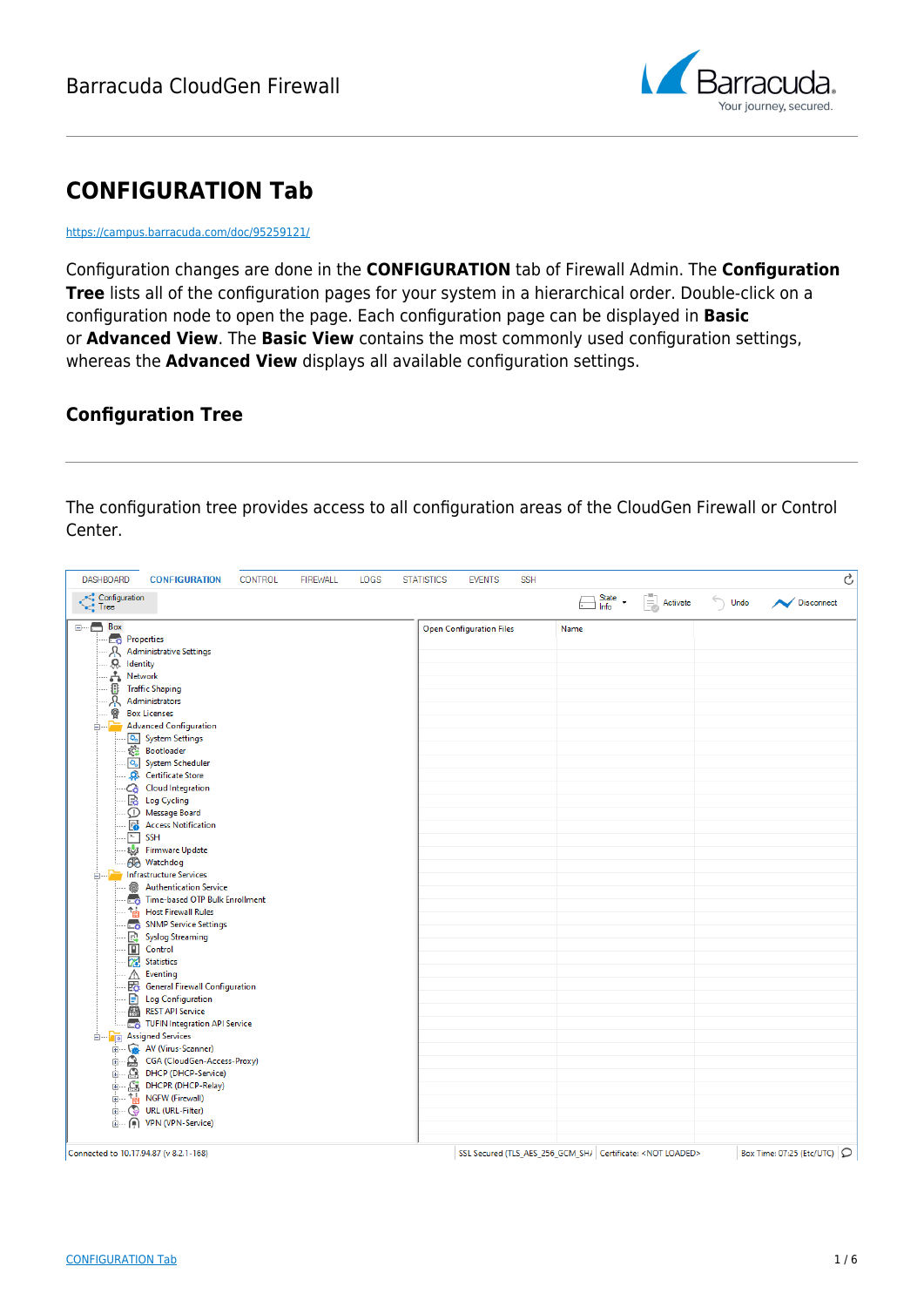

The Configuration page provides the following sections:

- **Configuration Tree** The Configuration Tree lists all of the configuration pages for your system in a hierarchical order. To access the subpages of a configuration section, click + (expand). To open a configuration page, double-click its node. On the CloudGen Firewall, the **Box** object is the highest node in the hierarchy of the **Configuration Tree** and contains all configuration objects, such as **Box Properties** and **Services**. On the Control Center, the **Multi-Range** object is the highest node. Expand **Multi-Range** to access all **Ranges**, **Clusters**, and **Boxes**.
- **Quick File Access** On the Control Center, the **Configuration** page provides an additional section in the right pane where configuration nodes are listed under tabs for quick access. From this section, you can select configuration files by boxes and services. To quickly locate a configuration node, open the respective tab and double-click it in the list.

### **Configuration Tree Controls**

From the Configuration Tree, you can manage your configurations and administrative sessions. You can also identify which nodes have been modified. When you right-click the nodes of the Configuration Tree, you are provided with options to manage your systems, services, and administrative sessions. The following table lists some of the available options:

- **Collapse All**  Closes all open nodes in the Configuration Tree down to the top level.
- **Properties**  Opens a window that displays the properties of the configuration node. This option is available only on the Control Center.
- **Lock** Locks write access to the selected node or tree branch. A lock icon is then displayed next to the node or branch. This lets other administrators know that the page has been locked for editing. If a page has been locked by you, a yellow lock is displayed next to it. If a page is locked by another administrator, a gray lock is displayed next to it. Selecting **Show Lock Info** from the context menu displays the information about the administrator who has locked the selected node or tree branch. **Break Lock** breaks the lock held by another administrator on the selected node or tree branch. **Unlock** releases write access to the configuration page. It is recommended that you unlock all configuration files before quitting a session or starting another task.

To prevent administrators from overwriting each other's changes, you can only break locks that belong to broken sessions that are older than 10 minutes. An active session is broken when the associated client is suddenly disconnected and cannot successfully reconnect. You cannot break locks held in active sessions. However, if you have the appropriate permissions, you can kill sessions that own the lock.

When you kill a session, you are forcing an undo on the database. The administrator who owns the killed session will lose all configuration changes that have not yet been activated.

**Copy To Repository** – Copies the selected configuration page to the corresponding repository section. This option is only available after you create a repository.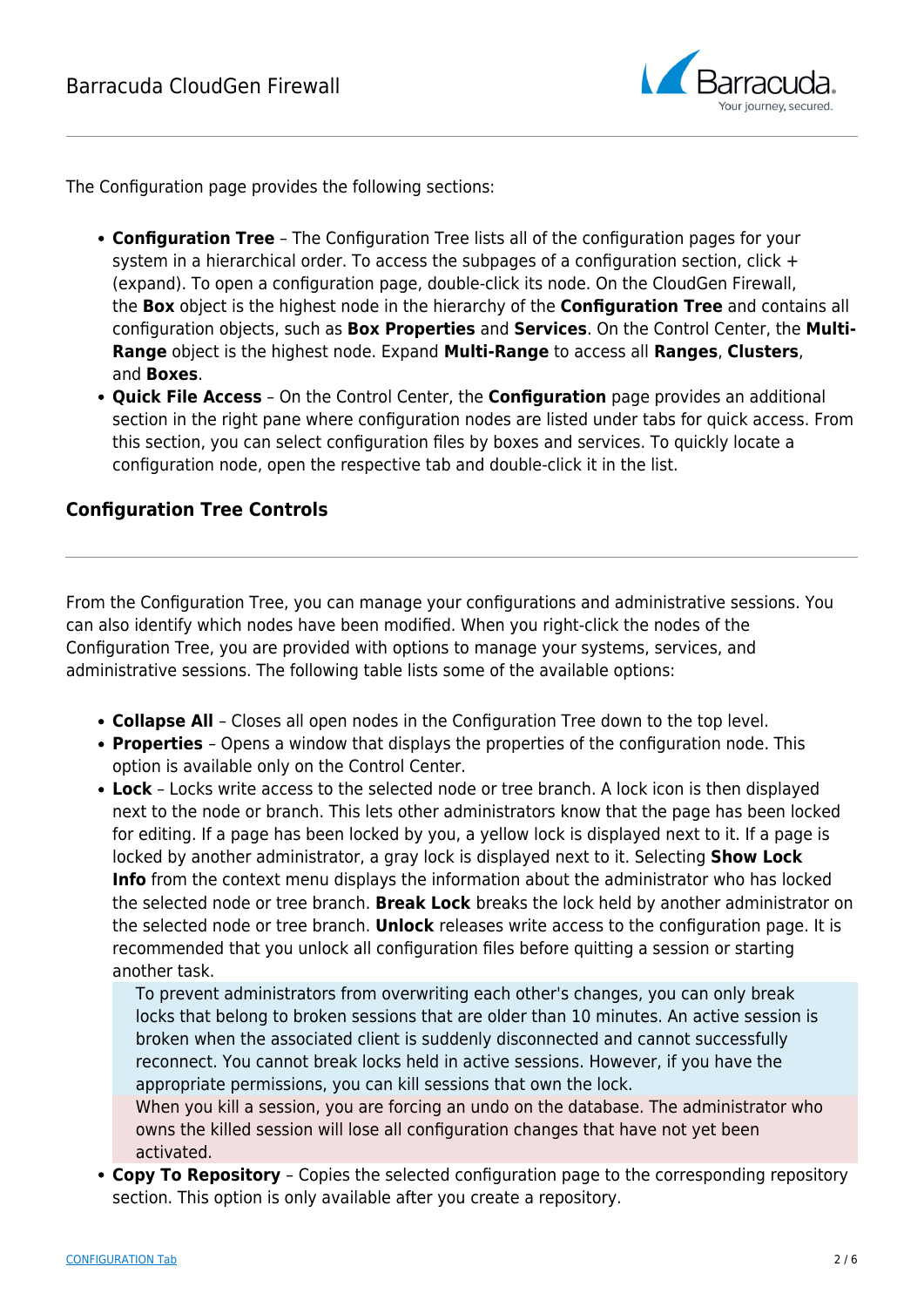

- **Refresh From Here**  Updates the view of the Configuration Tree from the selected node.
- **Show RCS Versions**  This option is only available on the Control Center. It displays Revision Control System (RCS) information for the selected nodes. For more information, see [Revision](http://campus.barracuda.com/doc/95259023/) [Control System \(RCS\)](http://campus.barracuda.com/doc/95259023/).
- **Show History**  Displays a history of the locks that have been made to the selected node.
- **Show Backlinks**  Shows references to other objects if available. This option is available only on the Control Center.
- **Show Backlink Overrides** Displays overrides if backlinks are present. This option is available only on the Control Center.
- **Show Config Definition** Opens a window displaying the details of this configuration node. This option is available only on the Control Center.
- **Remember Position / Clear Position**  If you want Barracuda Firewall Admin to open at a specific node for your next session, right-click the node and select **Remember Position**. To clear the saved position, right-click it and select **Clear Remember Position**.

The following options are only available when you right-click the **Box** node:

**Create Secondary box** – (This option is only available on stand-alone units.) Creates a secondary or Dedicated High Availability (DHA) unit for an HA setup. You can only create one HA partner for each box. For more information, see [High Availability](http://campus.barracuda.com/doc/95258998/). When you create the DHA unit, the **HA Box** and **HA Network** nodes are created at the bottom of the Configuration Tree. On the **HA Network** page, you can configure the network settings for the DHA unit. The configuration itself is the same as the regular network configuration.

When you initially create the HA box, the network settings of the primary unit are automatically used in the **HA network** settings. Before installing the DHA unit, verify that the correct IP addresses have been added to the **HA Network** settings.

- **Remove Secondary box** Deletes the DHA unit.
- **Emergency Override** This option is only available on CloudGen Firewalls that are administered by a Control Center. It allows local configuration of the CloudGen Firewalls. After making your local changes, you must also manually synchronize configurations with the Control Center.
- **Refresh Complete Tree** Updates the view of the Configuration Tree.
- **Collapse** Collapses all nodes in the selected tree branch.
- **Expand** Opens all nodes in the selected tree branch.
- **Create Repository** Creates a repository of configurations. For more information, see [Repositories.](http://campus.barracuda.com/doc/95259039/)
- **Create PAR file** Creates a PAR file to back up your system configuration. For more information, see [Backups and Recovery.](http://campus.barracuda.com/doc/95259295/)
- **Restore from PAR file** Restores the configuration of your system from a PAR file. For more information, see [Backups and Recovery.](http://campus.barracuda.com/doc/95259295/)

The following options are only available when you right-click the **Assigned Services** node:

- **Create Service**  Creates a service. For more information, see [Assigned Services.](http://campus.barracuda.com/doc/95259354/)
- **Remove Service** Marks the selected service for deletion.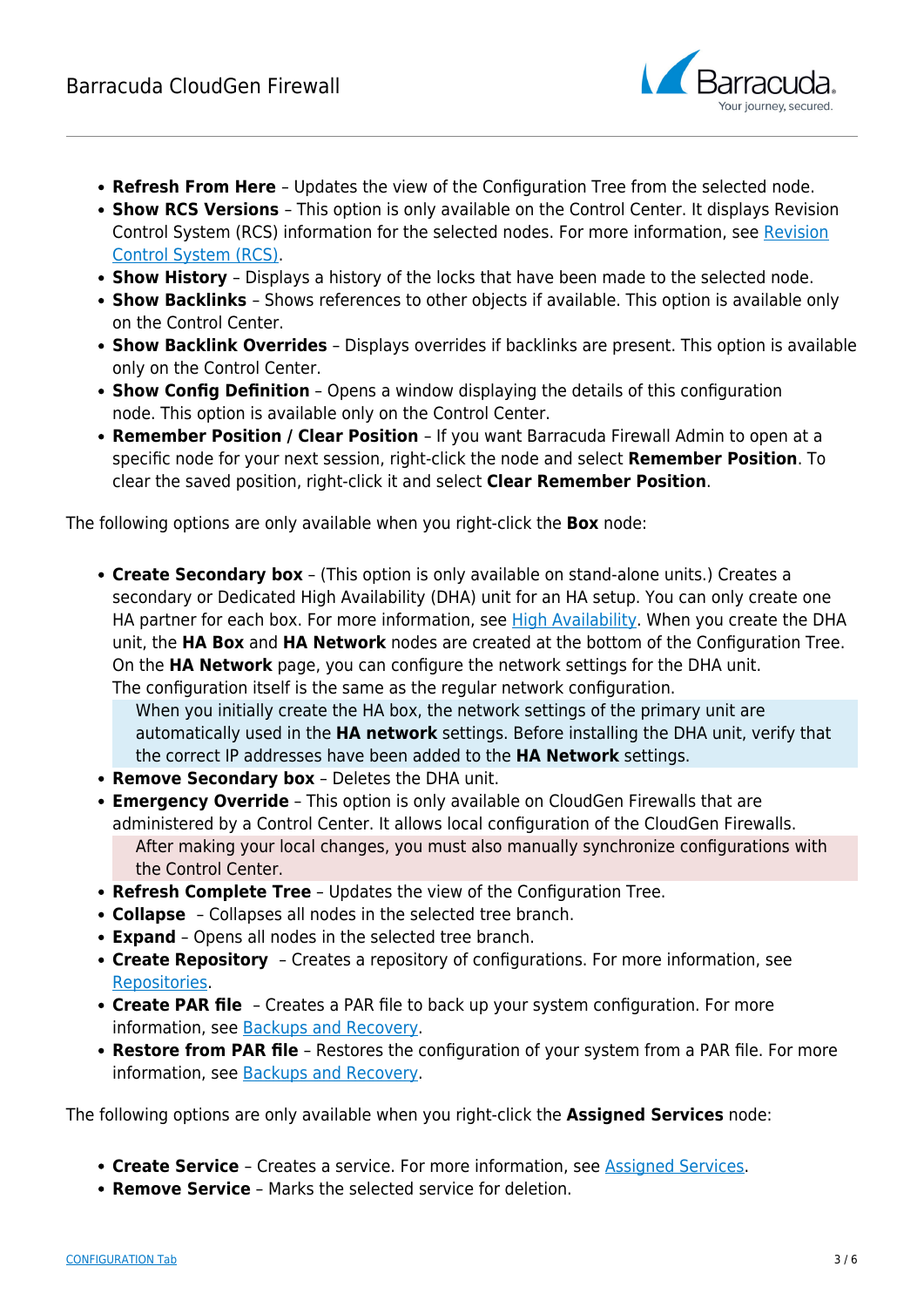

### **Identifying Modified Nodes**

From the Configuration Tree, you can quickly determine if a node has been modified if one of the following icons is displayed next to it:

| lcon | <b>Description</b>                                                                                                        |
|------|---------------------------------------------------------------------------------------------------------------------------|
|      | The node has just been added. You will see this icon next to the services and DHA units that<br>llyou have added.         |
| La   | The node has been modified. You will see this icon next to configuration pages whose settings<br>have been edited.        |
| Lo   | The node has been marked for deletion. You will see this icon next to the services that you<br>have selected for removal. |

The modified nodes are added, applied, or deleted after you activate your configuration changes.

### **Configuration Page Controls**

When accessing a configuration page from the Configuration Tree by double-clicking, you can find the following options for editing the settings and applying configuration changes to the system:



- **Lock** Because multiple administrators can access a configuration page, you must always lock it before you can edit the settings. **Lock** locks the configuration page to give you write access and changes the status of the button to **Unlock**. **Unlock** unlocks the configuration page.
- **Send Changes** After editing your settings, you must send them to the firewall or Control Center by clicking **Send Changes**. When the configuration changes were successfully sent, an **Activation Pending** link is displayed at the top.
- **Discard** This option allows you to discard the changes after they were sent.
- **Activate** To apply the configuration to the firewall after editing it and sending the changes, click **Activate**. (In case the **Activation Pending** link is displayed, click this link instead.)

The **State Info** drop-down menu provides information about all sessions and transactions on the system and offers controls to manage HA synchronization.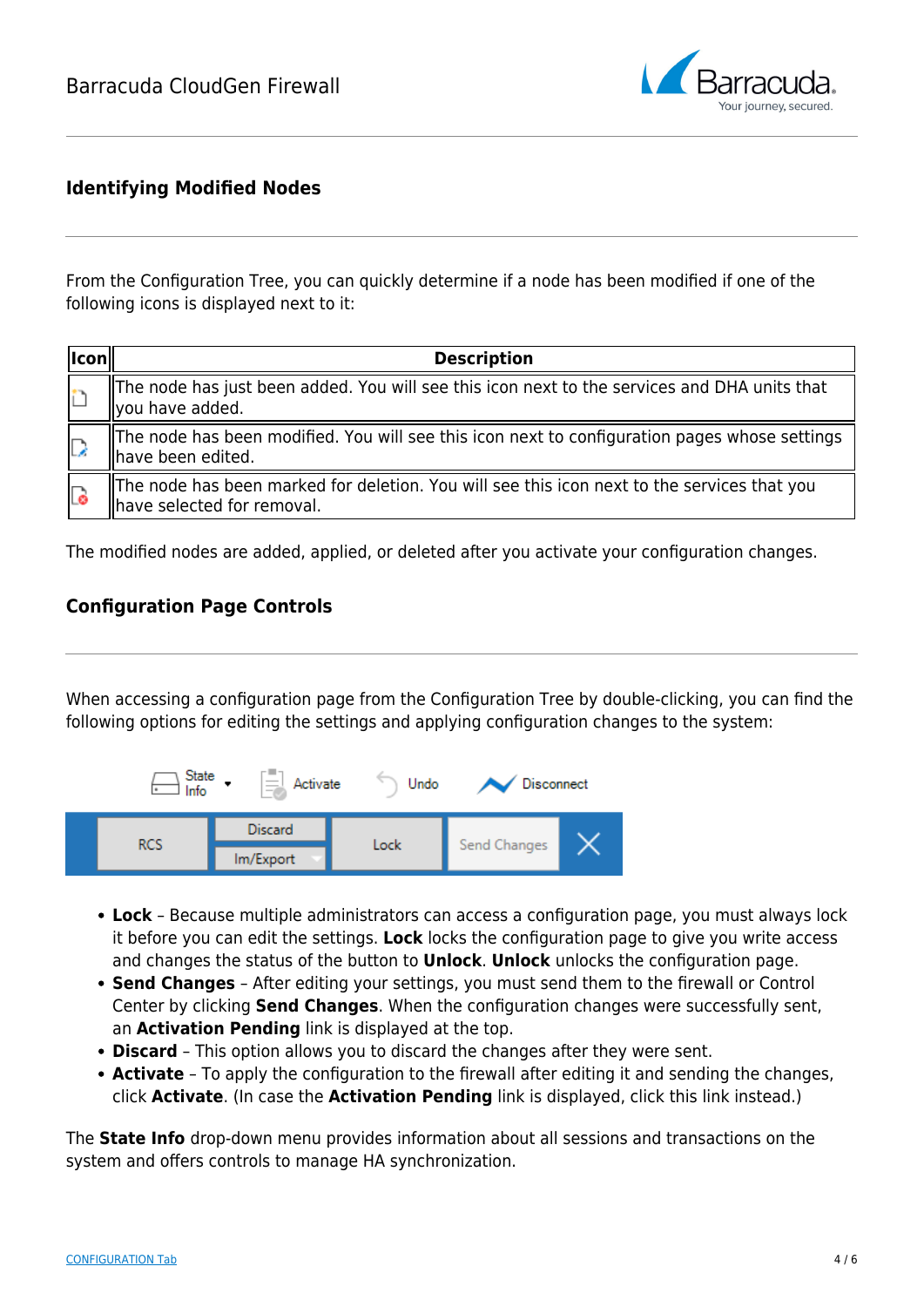

- **Transactions** To view configurations that are pending activation, expand **State Info** and select **Transactions**.
- **Locks** To gather information about all locked elements in the configuration, select **Locks**.
- **Sessions** The service bar of the Configuration page displays your Generic Configuration Session ID (GCSID). The GCSID contains the IP address and source port of the connecting client followed by the PID of the server process (boxconfigd) that is handling the current connection. When clicking Sessions, you can also view information about the sessions of other administrators. To terminate or gather more information about a session, select it in the appearing **Configuration Sessions** window and then click one of the following buttons:
	- **Show Locks** Displays a list of the nodes that are locked by the administrator.
	- **Show Transactions** Displays a list of the configuration changes that are waiting for activation.
	- **Kill Session** Kills the session. However, it is strongly recommended that you do not kill sessions held by other administrators.
- **HA Sync** opens the **HA Box Synchronization** window with information about your HA units and controls to manage HA synchronization. For more information on these functions, see [High](http://campus.barracuda.com/doc/95258998/) [Availability](http://campus.barracuda.com/doc/95258998/).

On a configuration page, you will also find controls for the following tasks:

- **Im/Export** With this drop-down option, you can export your settings to the clipboard and import them to the configuration of another system:
	- **Copy to Clipboard**  Exports your configurations to the clipboard.
	- **Replace With Clipboard** Replaces the settings on the page with values that were copied to the clipboard.
	- **Merge With Clipboard** Merges the settings of the page with values that were copied to the clipboard.
- **RCS**  The **RCS** drop-down menu lets you access information about configuration changes that were applied to your CloudGen Firewalls. For more information, see [Revision Control System](http://campus.barracuda.com/doc/95259023/) [\(RCS\)](http://campus.barracuda.com/doc/95259023/).